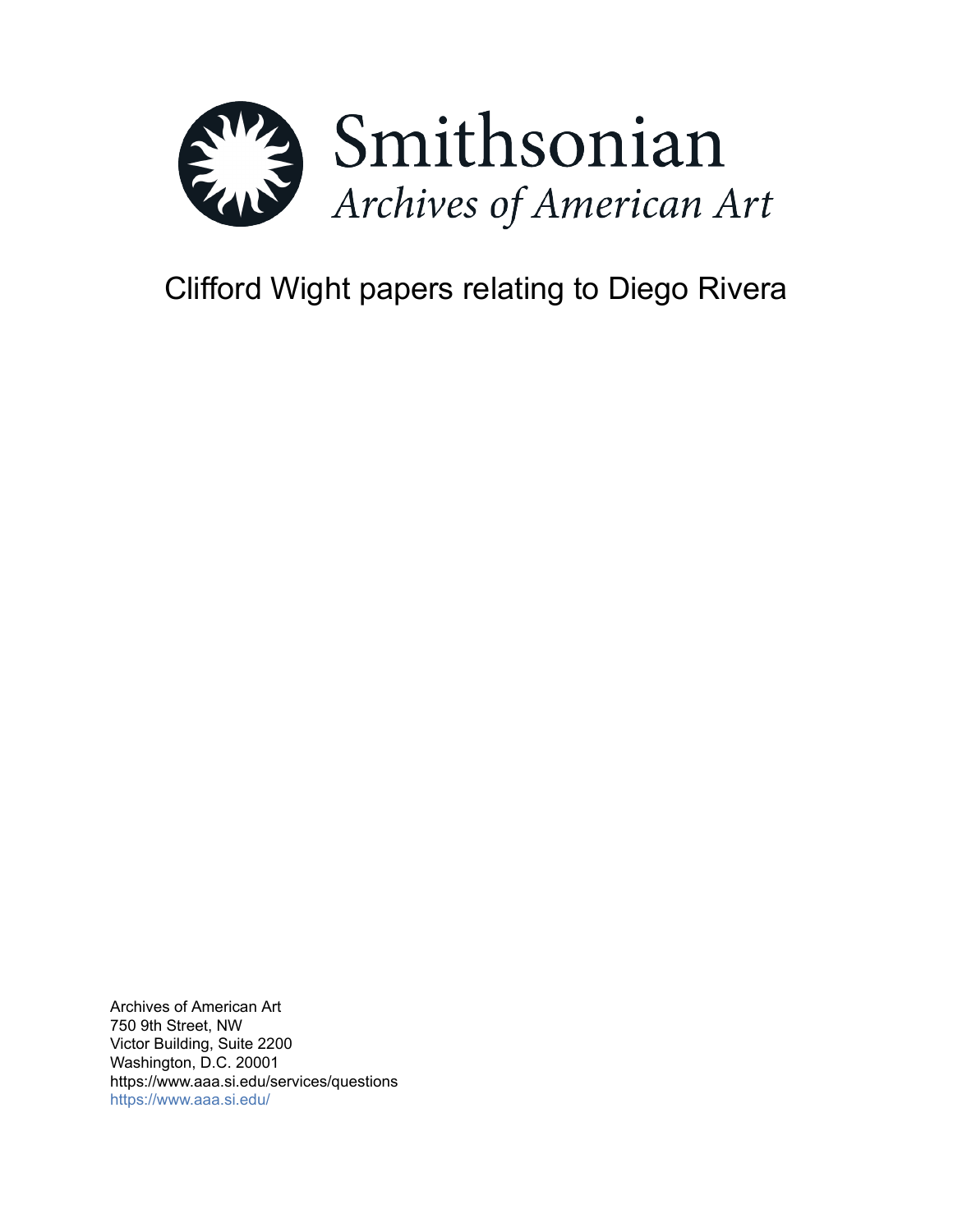## **Table of Contents**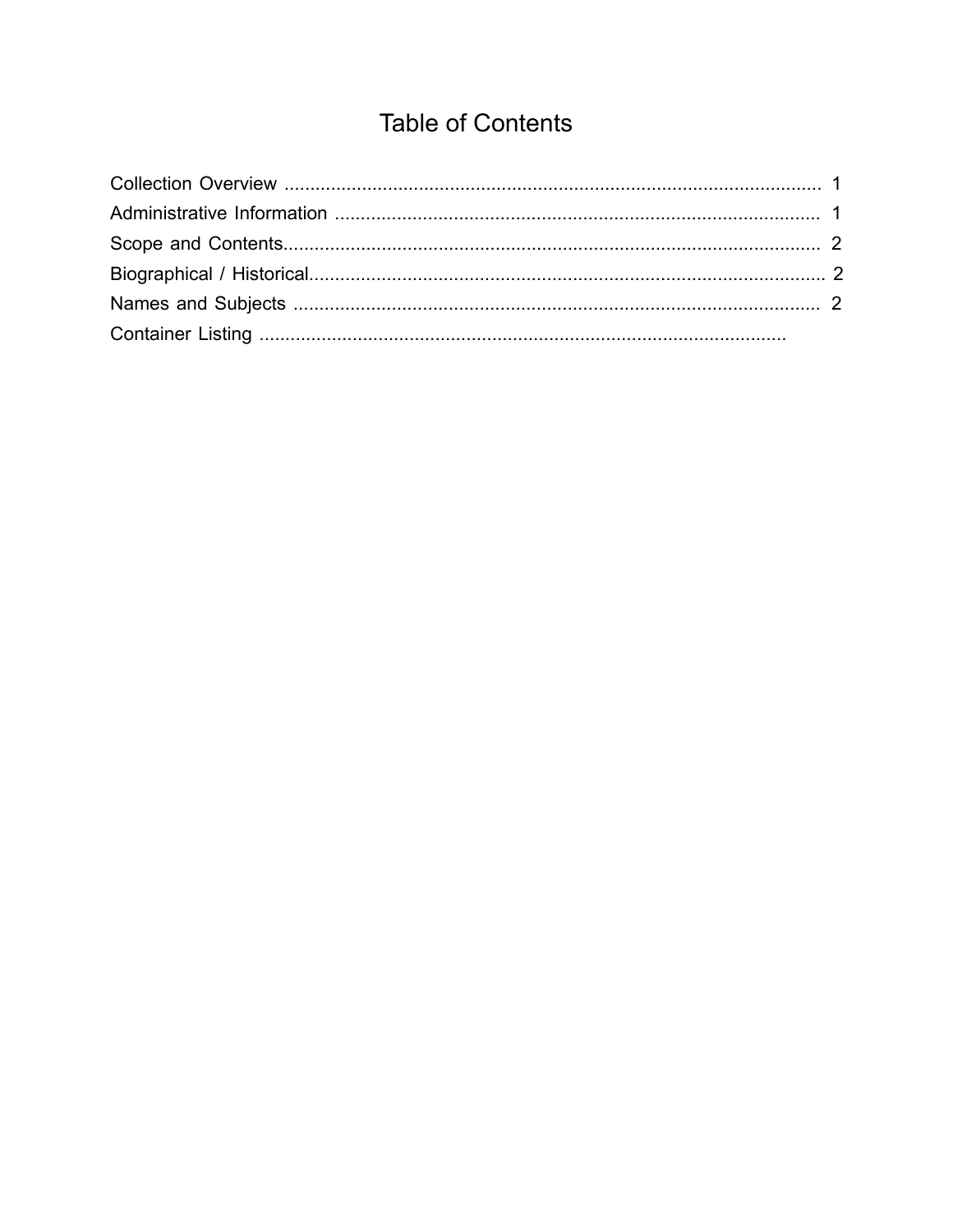| <b>Repository:</b> | Archives of American Art                       |
|--------------------|------------------------------------------------|
| Title:             | Clifford Wight papers relating to Diego Rivera |
| Date:              | 1929-1990                                      |
| Identifier:        | AAA.wighclif                                   |
| Creator:           | Wight, Clifford, 1900-ca.1960                  |
| Extent:            | 1 Linear foot ((on partial microfilm reel))    |
| Language:          | English.                                       |

## <span id="page-2-0"></span>**Collection Overview**

### <span id="page-2-1"></span>**Administrative Information**

#### Acquisition Information

Lent for microfilming by Syracuse University Library, Special Collections, 1992. The arrangement devised by the lender has been maintained.

#### Location of Originals

Originals in Syracuse University Library, Special Collections, Syracuse, N.Y.

#### Other Finding Aids

A finding aid, prepared by the Syracuse University, describing the collection and listing selected correspondents is on frames 215-220.

#### Available Formats

35mm microfilm reel 4573 available for use at Archives of American Art offices and through interlibrary loan.

#### Restrictions

The Archives of American art does not own the original papers. Use is limited to the microfilm copy.

#### Conditions Governing Use

Authorization to publish, quote or reproduce requires written permission from Syracuse University Library, Special Collections. Contact Reference Services for more information.

#### Terms of Use

The Archives of American Art makes its archival collections available for non-commercial, educational and personal use unless restricted by copyright and/or donor restrictions, including but not limited to access and publication restrictions. AAA makes no representations concerning such rights and restrictions and it is the user's responsibility to determine whether rights or restrictions exist and to obtain any necessary permission to access, use, reproduce and publish the collections. Please refer to the [Smithsonian's](https://www.si.edu/termsofuse) Terms of Use for additional information.